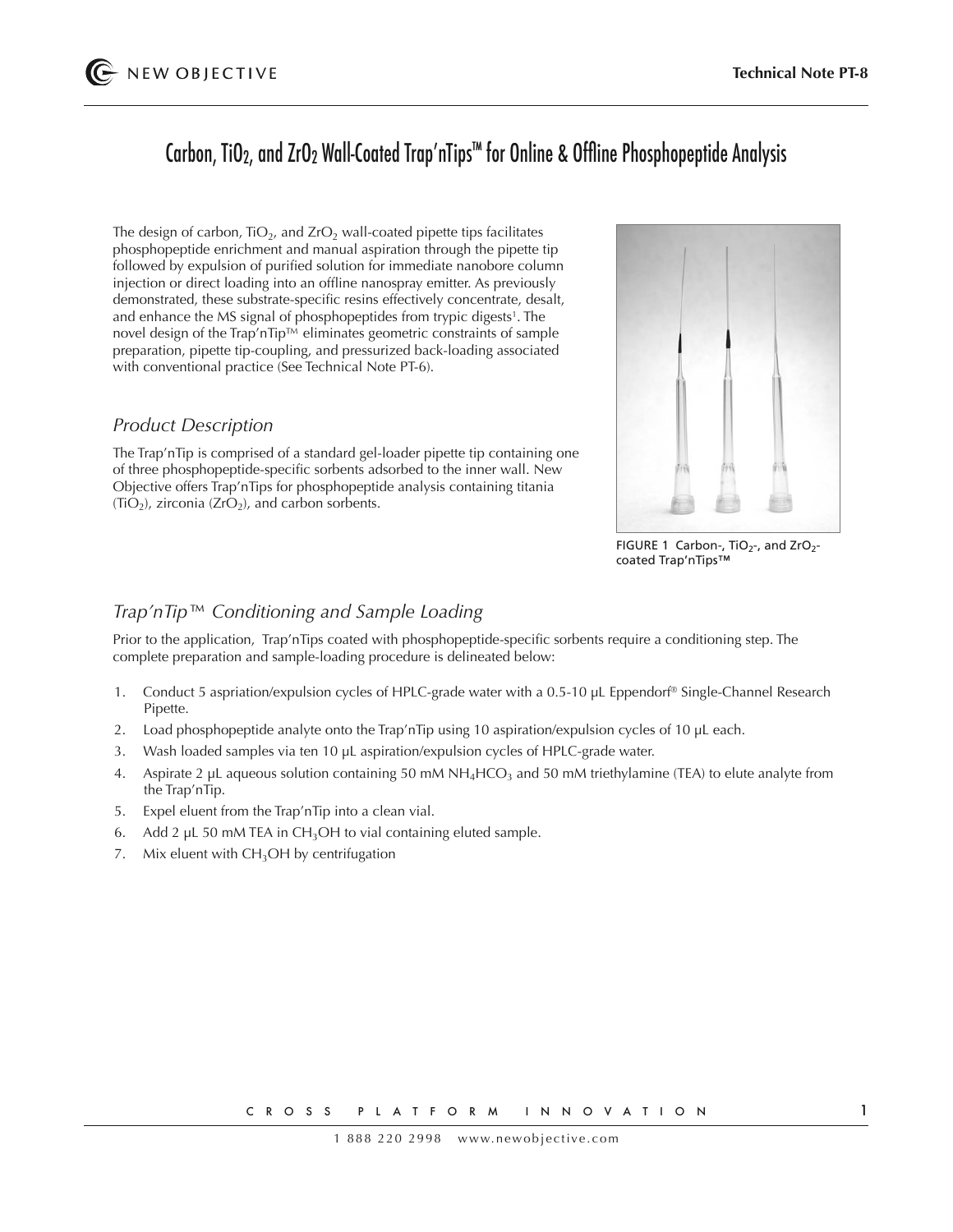## *Loading an Offline GlassTip™ Using the Trap'nTip™*



onto 10 µL pipette



Figure 3 Sample loaded into

Figure 4 Insert the Trap'nTip into the distal end of the PicoTip®



Figure 5 Capillary action draws the sample into the tip-end of the PicoTip emitter

the Trap'nTip

The following procedure successfully separates phosphopeptide analytes for online analysis.

*Online Chromatography of Phosphopeptides Using the Trap'nTip™* 

- 1. Conduct 5 aspriation/expulsion cycles of HPLC-grade water using a 0.5-10 µL Eppendorf® Single-Channel Research Pipette.
- 2. Load phosphopeptide analyte onto the Trap'nTip using 10 aspiration/expulsion cycles of 10 µL each.
- 3. Wash loaded samples through ten 10 µL aspiration/expulsion cycles of HPLC-grade water.
- 4. Aspirate 10 µL aqueous solution containing 250 mM NH<sub>4</sub>HCO<sub>3</sub> (pH 9) to elute analyte from the Trap'nTip.
- 5. Expel eluent from Trap'nTip into a vial.
- 6. Conduct 9-10 additional eluent aspiration/expulsion cycles through the Trap'nTip
- 7. Deliver sample to injection port using conventional method (10 µL syringe, autosampler, etc.)

MassPREP™ standards were obtained from Waters. The first standard was a combined enolase digest/phosphopeptide mixture, and the second standard was a phosphopeptide standard. Both solutions contained phosphopeptides listed in Table 1.

| <b>Peptide</b>     | <b>Sequence</b>                  | $[M+H]^+$ | $[M+2H]^{2+}$ |
|--------------------|----------------------------------|-----------|---------------|
| T <sub>18</sub> 1P | NCPL <sub>p</sub> Y <sub>K</sub> | 813.3912  | 407.1995      |
| T19 1P             | HLADL pSK                        | 863.4028  | 432.2053      |
| T43 1P             | VNQIG pTLSES IK                  | 1368.6776 | 684.8428      |
| T43 2P             | VNQIG TLpSEpS IK                 | 1448.6439 | 724.8259      |

TABLE 1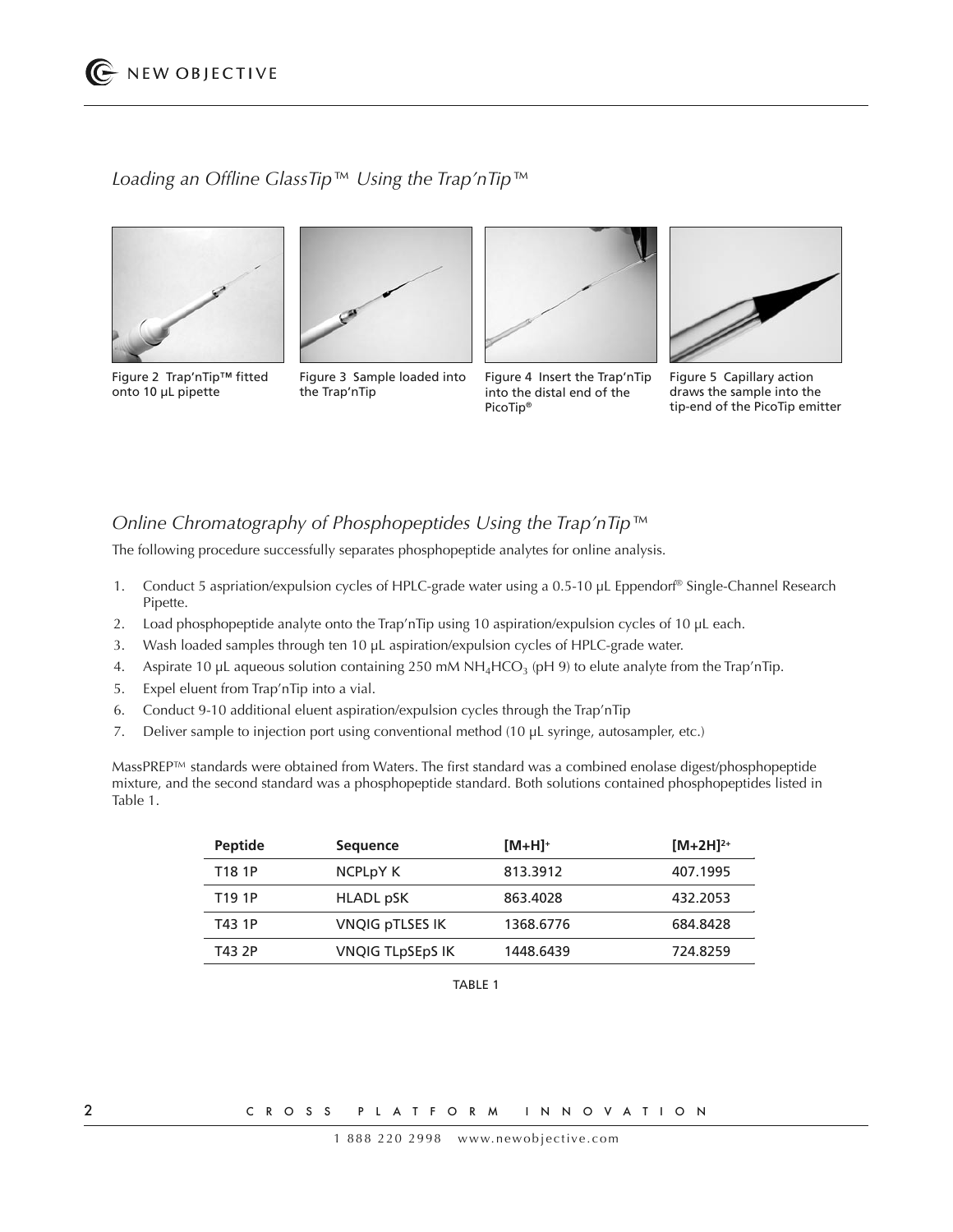Figure 6 displays scans of the enolase digest (Figure 6A) and phosphopeptide standard (Figure 6B) prior to Trap'nTip purification. Figures 6C and 6D display the enolase digest after treatment with the  $TiO<sub>2</sub>$  and  $ZrO<sub>2</sub>$  Trap'nTips. Due to trace-level presence, the T43 2P phosphopeptide is not visible in the latter two figures.



#### **References**

- 1. Toher, C.J.; Perala, A.W.; Shukla, A.K.; Valaskovic, G.A.; Oetting, A.A.; Shukla, M.M. "Offline Nano-ESI Phosphopeptide Analysis with Carbon, TiO<sub>2</sub>, and ZrO<sub>2</sub> Wall-Coated Trap'nTips". Poster presented at Association of Biomolecular Research Facilities Conference, Long Beach, CA, 2006.
- 2. Toher, C.J.; Perala, A.W.; Shukla, A.K.; Valaskovic, G.A.; Oetting, A.A.; Shukla, M.M., Marshall-Waggett, C.J. "Online and Offline Nanoelectrospray Analysis of Phosphopeptides Purified by TiO<sub>2</sub>, ZrO<sub>2</sub>, and Carbon Wall-Coated Pipette Tips". Poster presented at American Society for Mass Spectrometry, Seattle, WA, 2006.

C R O S S P L A T F O R M I N N O V A T I O N